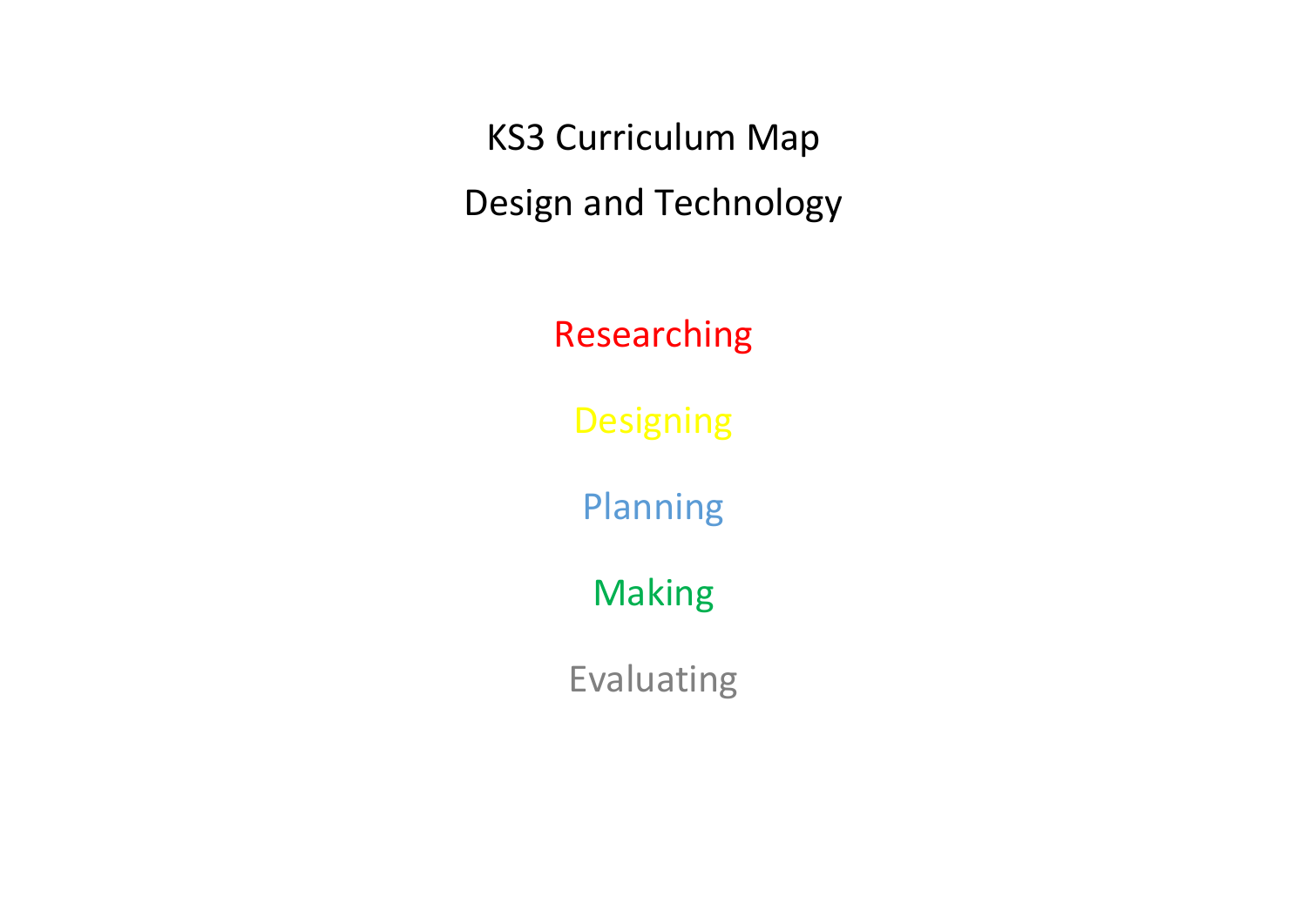| Year / Term | Unit of work                    | Core knowledge                                   | Key concepts / skills |
|-------------|---------------------------------|--------------------------------------------------|-----------------------|
| Year 7      | Introduction to D&T             | What is Design and Technology?                   |                       |
|             | (One Lesson)                    | How do I log on to:                              |                       |
| Autumn      |                                 | My account<br>$\bullet$                          |                       |
| term $1+2$  |                                 | Show My Homework<br>٠                            |                       |
|             |                                 | 2d Design<br>$\bullet$                           |                       |
| (7 Lessons) |                                 | Shared document area<br>٠                        |                       |
|             |                                 | How do I make files and folders in my user area? |                       |
|             | Drawing and Presentation Skills | Develop skills in different drawing disciplines. |                       |
|             |                                 | Single Point Perspective (Train)                 |                       |
|             |                                 | Two Point Perspective (Radio)                    |                       |
|             |                                 | <b>Homework Perspective drawing</b>              |                       |
|             |                                 | Rendering (Blocks)                               | <b>Designing</b>      |
|             |                                 | 2d Design (Tutorial)                             | Evaluating            |
|             |                                 | Orthographic Projection (3rd angle)              |                       |
|             |                                 | <b>Isometric Projection</b>                      |                       |
|             |                                 | Assessment - Drawing techniques                  |                       |
|             |                                 |                                                  |                       |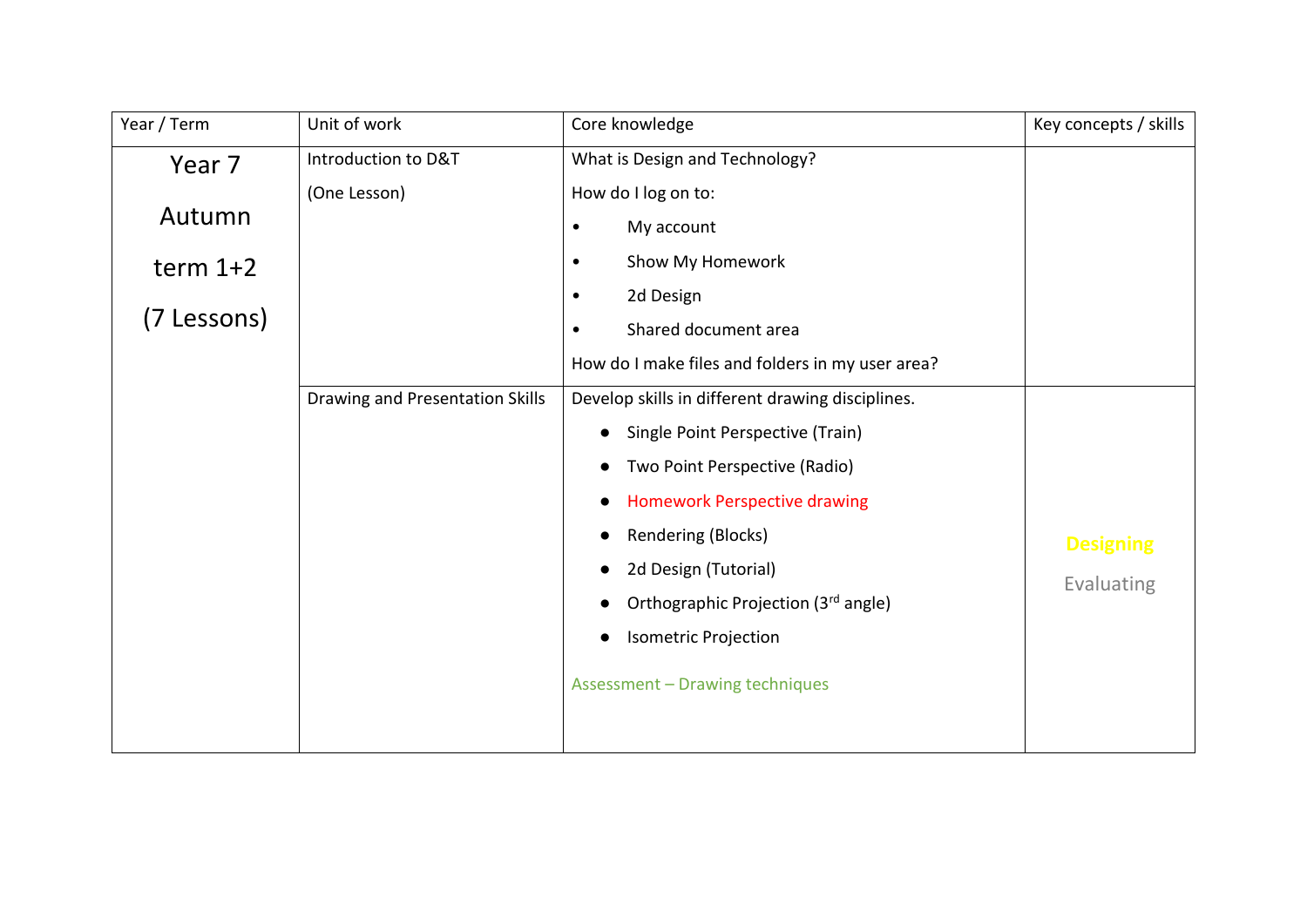| Year / Term                                | Unit of work    | Core knowledge                                                                                                                                                                                                                                                         | Key concepts / skills               |
|--------------------------------------------|-----------------|------------------------------------------------------------------------------------------------------------------------------------------------------------------------------------------------------------------------------------------------------------------------|-------------------------------------|
| Year 7 Spring<br>term $1+2$<br>(6 Lessons) | Roller Ball toy | Design a wooden toy suitable for a target audience.<br>Research including existing toys using ACCESS FM<br>Design Brief and Specification using ACCESS FM<br>Generating Design ideas in colour<br>2d Design image for game base<br>Assessment - Research and Designing | <b>Research</b><br><b>Designing</b> |
|                                            |                 | Planning and manufacturing wooden toys.<br>Working drawing for toy sides (Orthographic)<br>Marking out and cutting wooden sides<br>Drilling holes in score zones<br><b>Homework Pillar Drill</b>                                                                       | <b>Planning</b><br><b>Making</b>    |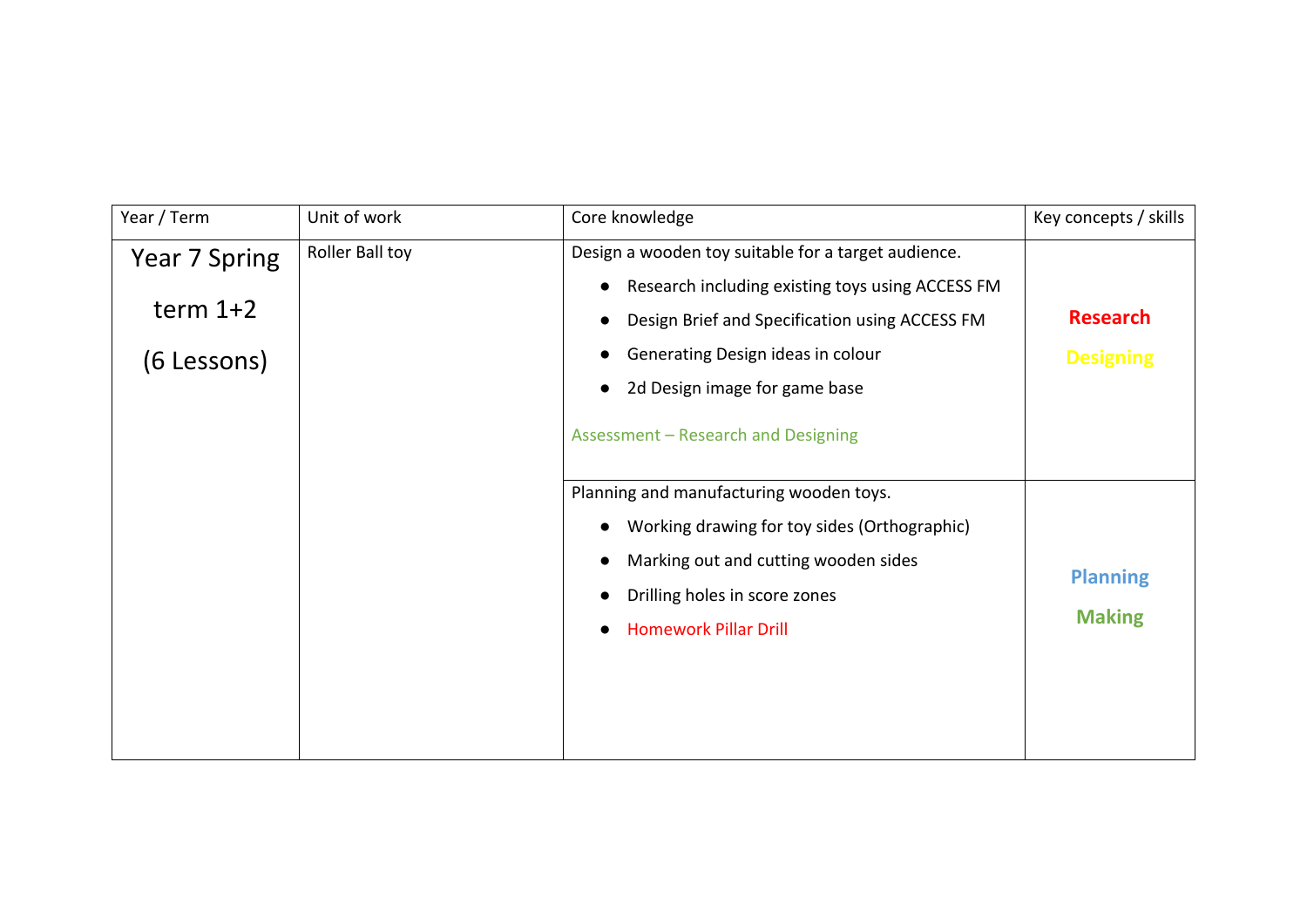| Year / Term                                   | Unit of work              | Core knowledge                                                                                                                                                             | Key concepts / skills                                                     |
|-----------------------------------------------|---------------------------|----------------------------------------------------------------------------------------------------------------------------------------------------------------------------|---------------------------------------------------------------------------|
| Year 7<br>Summer<br>term $1+2$<br>(6 Lessons) | Roller Ball toy           | Assembly and finishing of a wooden toy.<br>Assembly of wooden toy (Sides)<br>Assembly of wooden toy (Acrylic top)<br>Finishing woods and plastics<br><b>Homework Woods</b> | <b>Planning</b><br><b>Making</b>                                          |
|                                               |                           | Evaluating products against a design brief and<br>specification.<br>Use ACCESS FM to evaluate final toy design<br>$\bullet$<br>Assessment - Written evaluation             | <b>Evaluating</b>                                                         |
|                                               | Roller Ball Toy packaging | Design and manufacturing of toy packaging.<br>Research product packaging<br>Design suitable packaging for wooden toy<br>Manufacture of toy packaging                       | <b>Research</b><br><b>Evaluating</b><br><b>Designing</b><br><b>Making</b> |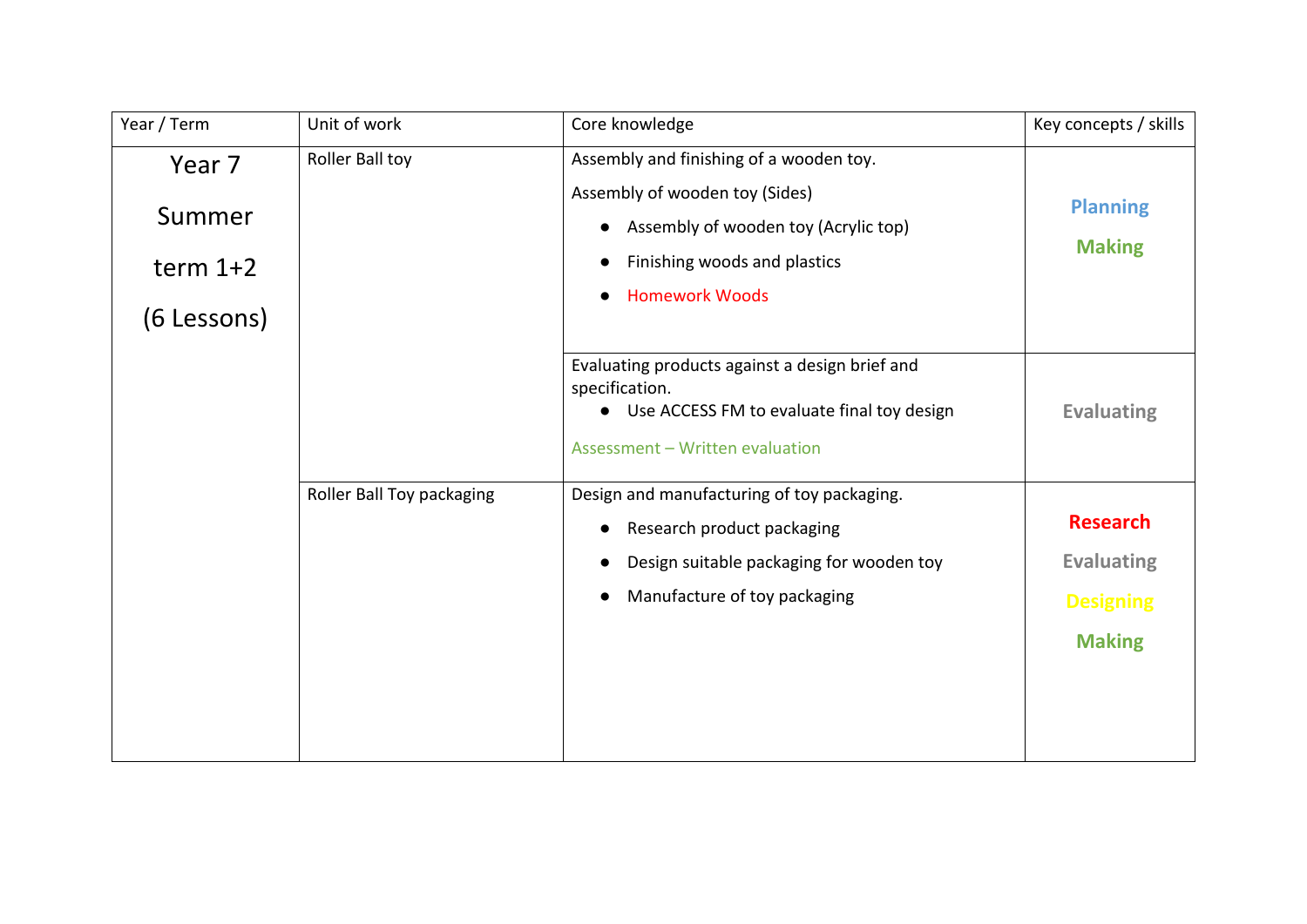| Year / Term                                   | Unit of work | Core knowledge                                                                                                                                                                                                                                                                                                       | Key concepts / skills               |
|-----------------------------------------------|--------------|----------------------------------------------------------------------------------------------------------------------------------------------------------------------------------------------------------------------------------------------------------------------------------------------------------------------|-------------------------------------|
| Year 8<br>Autumn<br>term $1+2$<br>(7 Lessons) | Money Box    | Design a wooden money box suitable for a target<br>audience.<br>Research including existing products using<br><b>ACCESS FM</b><br>Write a Design Brief and Specification using<br><b>ACCESS FM</b><br>Generating Design ideas in colour with rendering<br>2d Design image for the money box background               | <b>Research</b><br><b>Designing</b> |
|                                               |              | Planning and manufacturing wooden money box.<br>Working drawing for the money box sides<br>(Orthographic)<br>Marking out and cutting wooden sides<br>Homework Joining and finishing woods<br>Marking out and cutting finger joint slots using a<br>mallet and chisel<br>Assessment - Practical (Marking and Cutting) | <b>Planning</b><br><b>Making</b>    |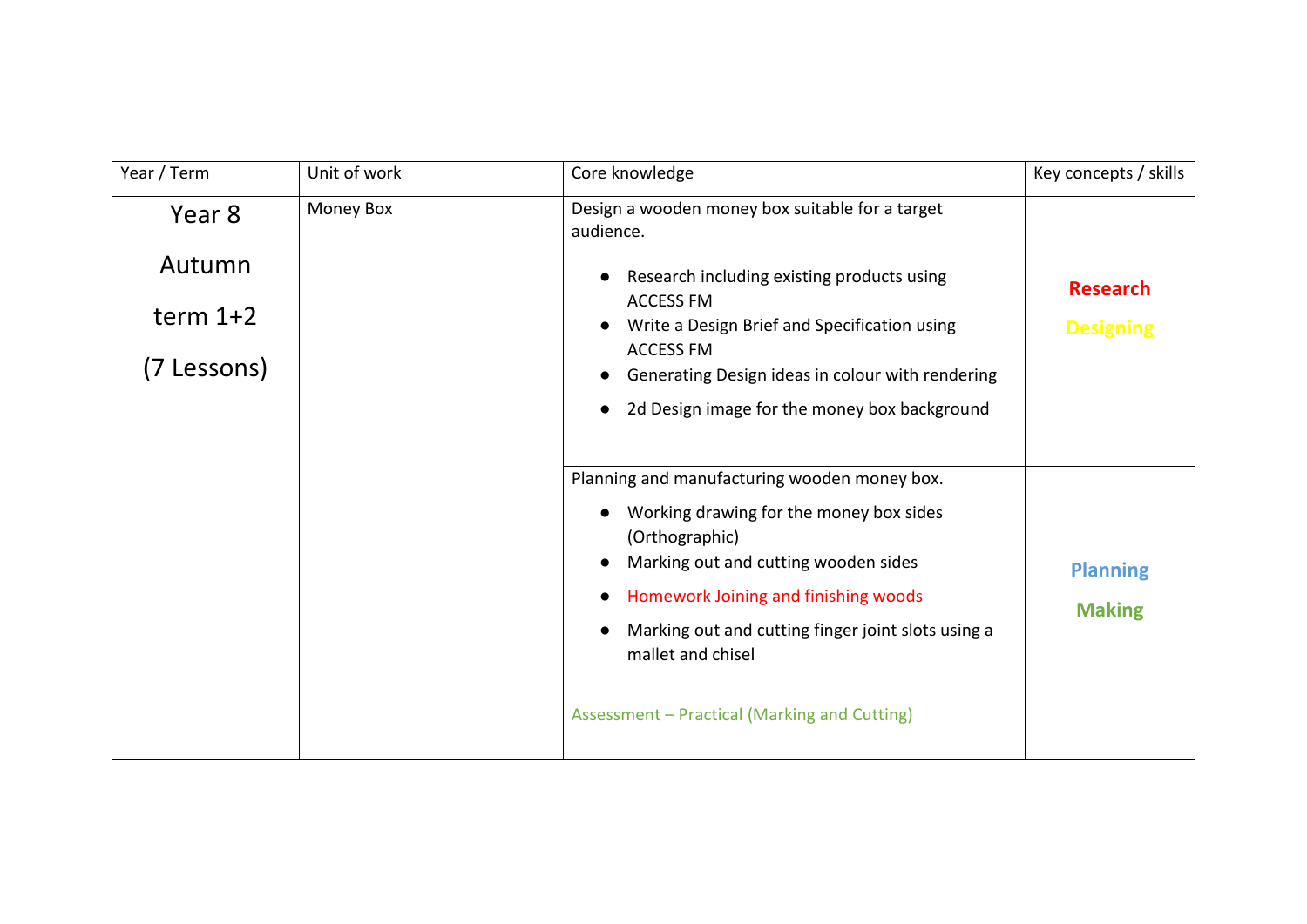| Year / Term   | Unit of work | Core knowledge                                                                                                 | Key concepts / skills            |
|---------------|--------------|----------------------------------------------------------------------------------------------------------------|----------------------------------|
| Year 8 Spring | Money Box    | Assembly and finishing of a wooden money box.                                                                  |                                  |
| term $1+2$    |              | Assembly of wooden money box (Sides)<br>Assembly of wooden money box back base and<br>top including money slot | <b>Planning</b><br><b>Making</b> |
| (6 Lessons)   |              |                                                                                                                |                                  |
|               |              | Finishing woods and plastics                                                                                   |                                  |
|               |              |                                                                                                                |                                  |
|               |              | Evaluating products against a design brief and<br>specification.                                               |                                  |
|               |              | Use ACCESS FM to evaluate final money box<br>against design specification and user needs                       |                                  |
|               |              |                                                                                                                | <b>Evaluating</b>                |
|               |              | Assessment - Written evaluation                                                                                |                                  |
|               |              |                                                                                                                |                                  |
|               |              |                                                                                                                |                                  |
|               |              |                                                                                                                |                                  |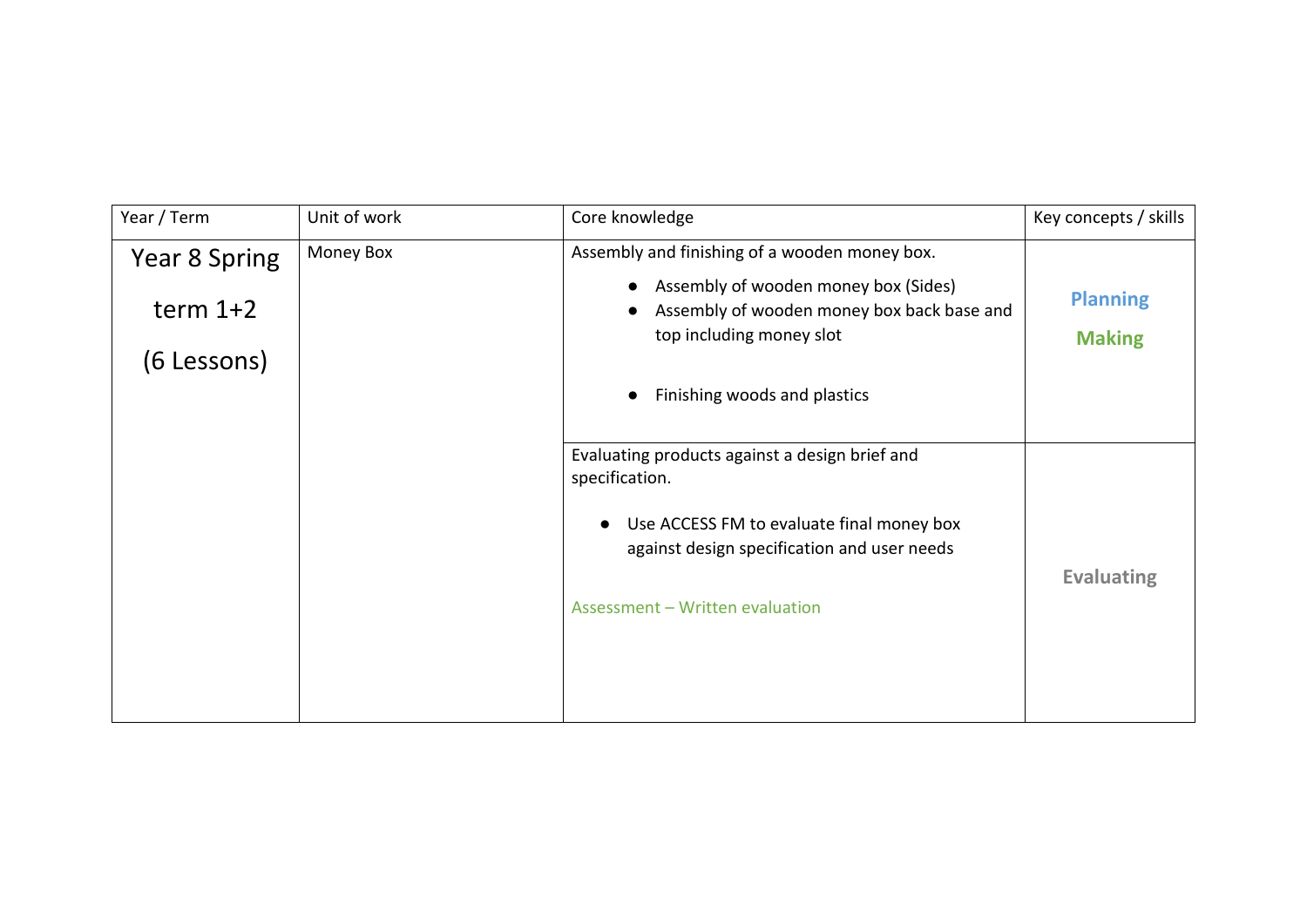| Year / Term                                                                            | Unit of work                                                                                                                                                                                                                                                                       | Core knowledge                                                                                                                                                                                 | Key concepts / skills            |
|----------------------------------------------------------------------------------------|------------------------------------------------------------------------------------------------------------------------------------------------------------------------------------------------------------------------------------------------------------------------------------|------------------------------------------------------------------------------------------------------------------------------------------------------------------------------------------------|----------------------------------|
| <b>Characterised Letters Postcard</b><br>Year 8<br>Summer<br>term $1+2$<br>(6 Lessons) | Research into typography, graphics and logo design.<br>Research in to logo design, branding and graphic<br>typography<br>Design your own graphical typeface for a range of<br>letters<br><b>Homework Alphabet Design</b><br>Design ideas for a postcard using typography<br>design | <b>Research</b><br><b>Designing</b>                                                                                                                                                            |                                  |
|                                                                                        |                                                                                                                                                                                                                                                                                    | <b>Assessment - Researching Skills</b>                                                                                                                                                         |                                  |
|                                                                                        |                                                                                                                                                                                                                                                                                    | Development of design ideas and CAD presentation<br>2d Design final idea for printing<br>Message, Address and Stamp position drawn<br>Lamination for protection                                | <b>Planning</b><br><b>Making</b> |
|                                                                                        |                                                                                                                                                                                                                                                                                    | Evaluating your postcard against typography research and<br>design ideas.<br>Peer assessment through class discussion<br>Written evaluation on how designs developed<br>though experimentation | <b>Evaluating</b>                |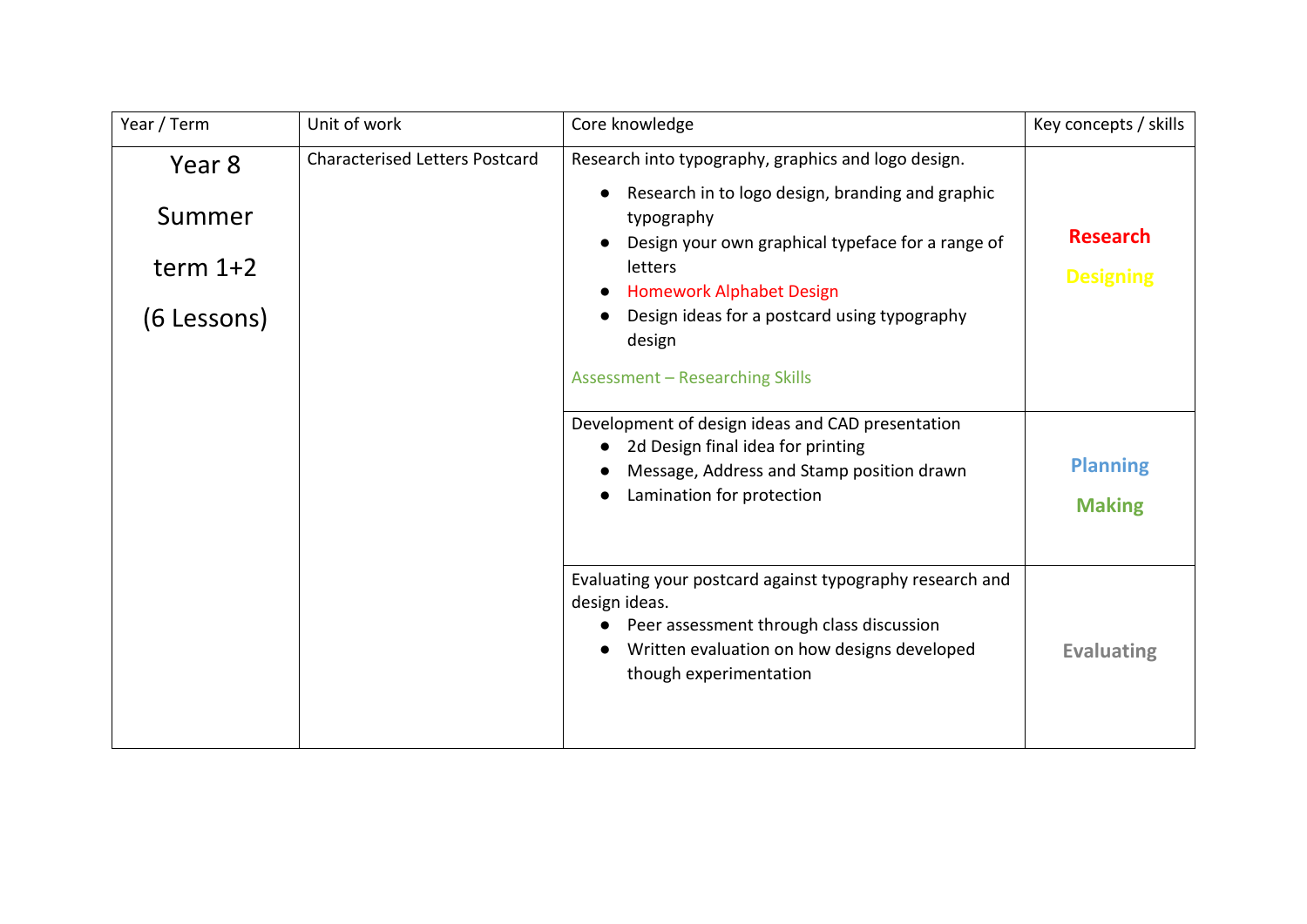| Year / Term                                   | Unit of work   | Core knowledge                                                                                                                                                                                                                                                                                  | Key concepts / skills                                    |
|-----------------------------------------------|----------------|-------------------------------------------------------------------------------------------------------------------------------------------------------------------------------------------------------------------------------------------------------------------------------------------------|----------------------------------------------------------|
| Year 9<br>Autumn<br>term $1+2$<br>(7 Lessons) | Analogue Clock | To create clock designs for a selected target audience.<br>Create design brief for a themed clock<br>Produce a specification for a new clock design<br>Use market research to develop designs<br>Materials research<br><b>Homework Types of Plastics</b><br>Developing ideas based on research. | <b>Research</b><br><b>Designing</b><br><b>Evaluating</b> |
|                                               |                | Produce a prototype clock using CAM or traditional methods.<br>Create CAD files for use in that laser cutter<br>Cut and finish materials for clock assembly<br>Assessment - Practical (Quality/Accuracy of the finished<br>product)                                                             | <b>Evaluating</b><br><b>Planning</b><br><b>Making</b>    |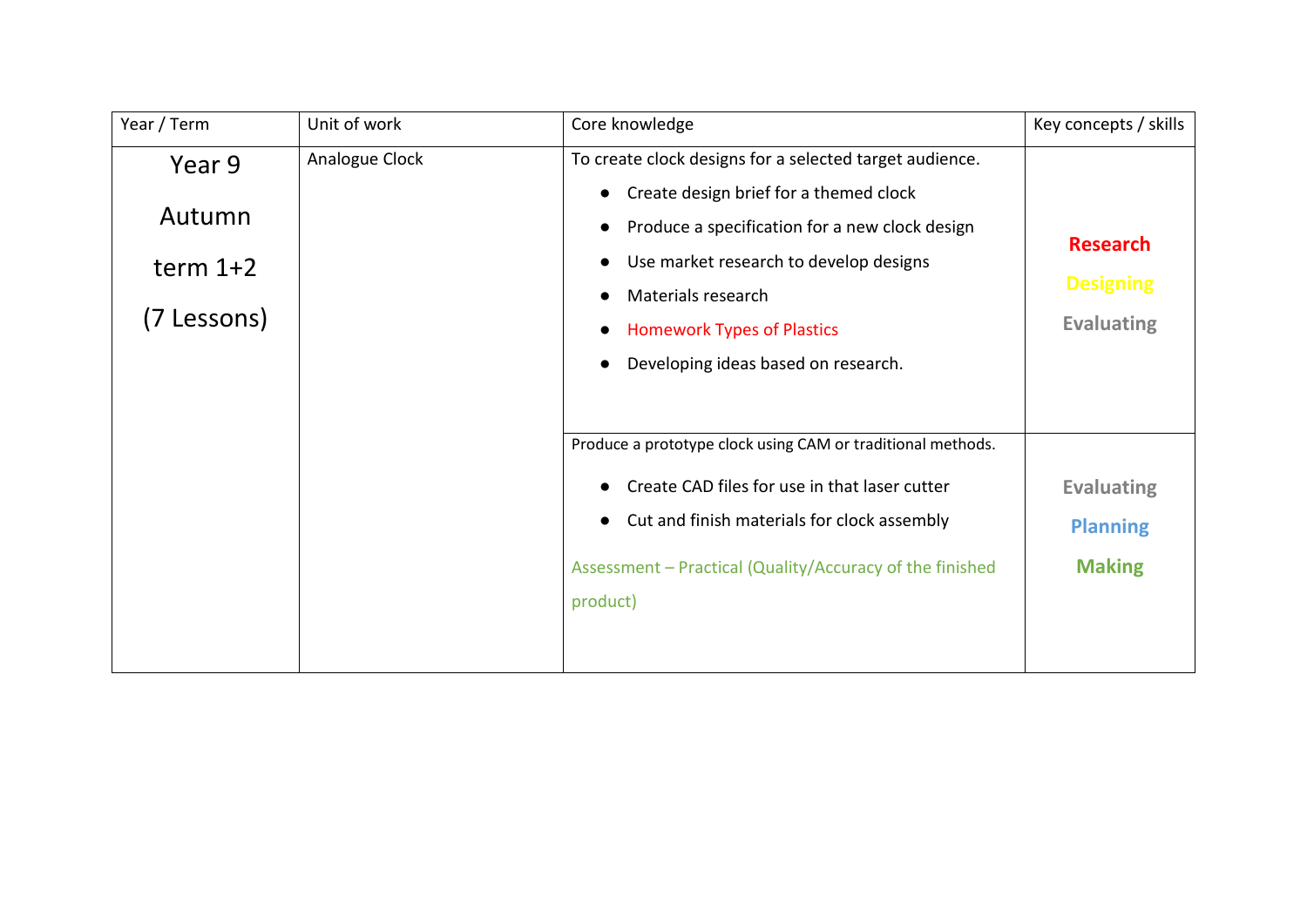| Year / Term          | Unit of work               | Core knowledge                                      | Key concepts / skills |
|----------------------|----------------------------|-----------------------------------------------------|-----------------------|
| <b>Year 9 Spring</b> | Analogue Clock             | Manufacturing a product                             |                       |
|                      |                            | Assemble clock and perform quality checks           | <b>Evaluating</b>     |
| term $1+2$           |                            | Evaluate final product against design specification | <b>Making</b>         |
| (6 Lessons)          |                            | and brief                                           |                       |
|                      |                            | Assessment - Designing for a client                 |                       |
|                      | Flashing light phone stand | Developing an understanding of sound and Resonance. |                       |
|                      |                            | Research in to electronic components                |                       |
|                      |                            | Produce a design brief and specification            |                       |
|                      |                            | Create initial design ideas for developing          | <b>Research</b>       |
|                      |                            |                                                     | <b>Designing</b>      |
|                      |                            |                                                     |                       |
|                      |                            |                                                     |                       |
|                      |                            |                                                     |                       |

| Year,<br>. .<br>tern.<br>∵of work<br>Unit | vledge<br>- -<br>1 <i>,</i><br>COL.<br>N | skills<br>Kev<br>epus<br>лю<br>. |
|-------------------------------------------|------------------------------------------|----------------------------------|
|-------------------------------------------|------------------------------------------|----------------------------------|